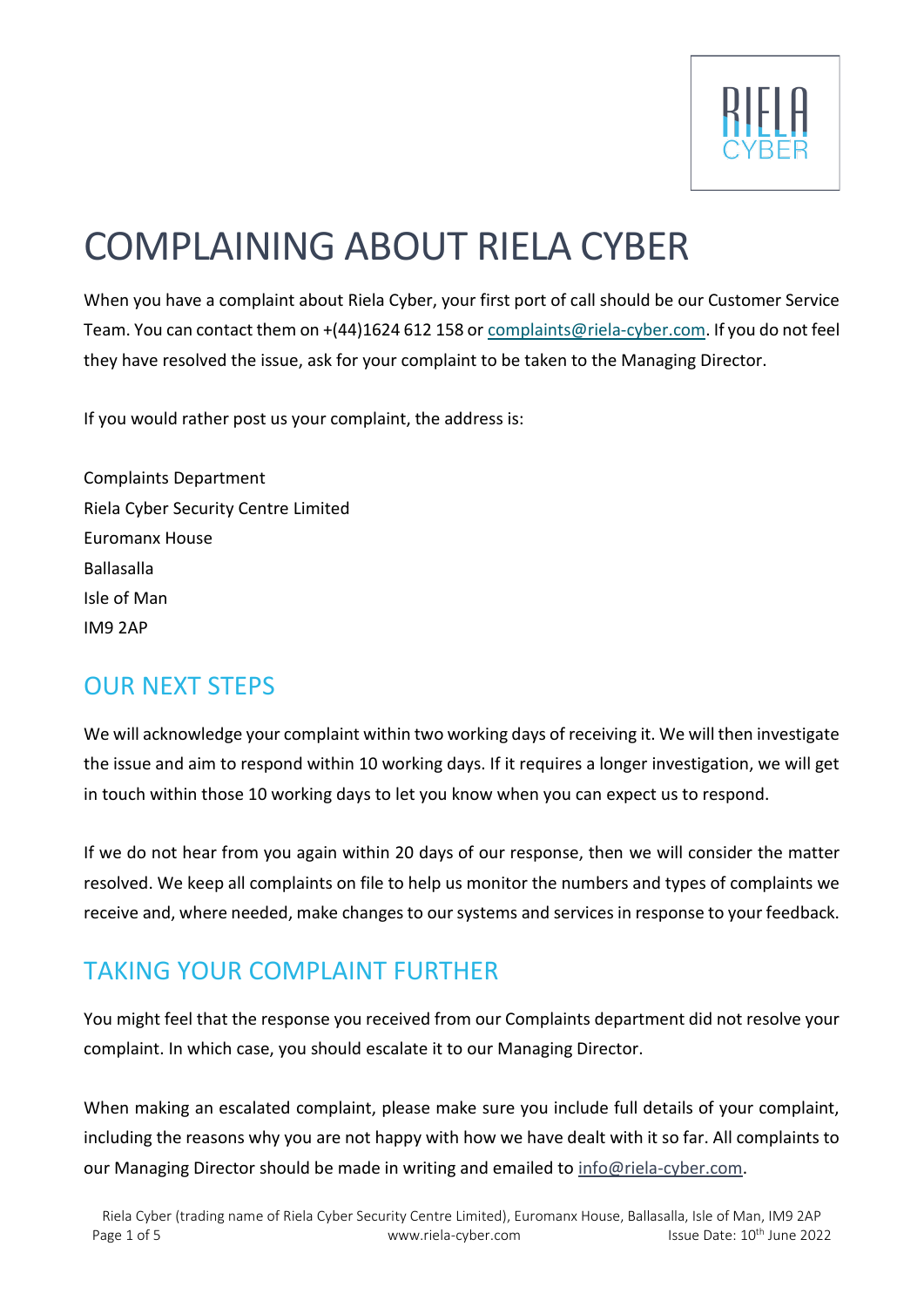

They should include the following information:

- Your name and contact details and tag/account information if appropriate
- **•** The domain name(s) concerned (if appropriate)
- A clear description of your concern or complaint
- What steps you would like us to take to resolve the issue

Please also remember to write 'Complaint' clearly in the subject line of your email. We will acknowledge your complaint within two working days and come back to you with our final response within 10 working days. If we think it will take longer than this to investigate it properly, we will get in touch within these 10 working days to let you know when you'll get our final response.

If the subject matter of your complaint is covered by one of our regulatory bodies, then that body's complaints escalation process will be available should you remain unsatisfied with our response, and we will be happy to escalate on your behalf or otherwise assist.

### OUR COMMITMENT TO OUR STAFF

We provide our customers with the best service possible. And we are also committed to providing our staff with a safe and appropriate working environment. They have the right to be treated with respect and courtesy. We will not accept instances of verbal, written or physical harassment or abuse of our staff.

If our staff are subjected to unacceptable actions or communications, we reserve the right to restrict or refuse access to our services (e.g. we may ask you to only correspond with us in writing or via a specific contact).

Have a suggestion or comment, rather than a complaint?

We always welcome feedback on any aspect of our policy, procedures, or services – it helps us to see where we could do things differently. Please send any comments or suggestions to [info@riela](mailto:info@riela-cyber.com) $cyber.com$  – these will be passed on to the department or project team as soon as possible.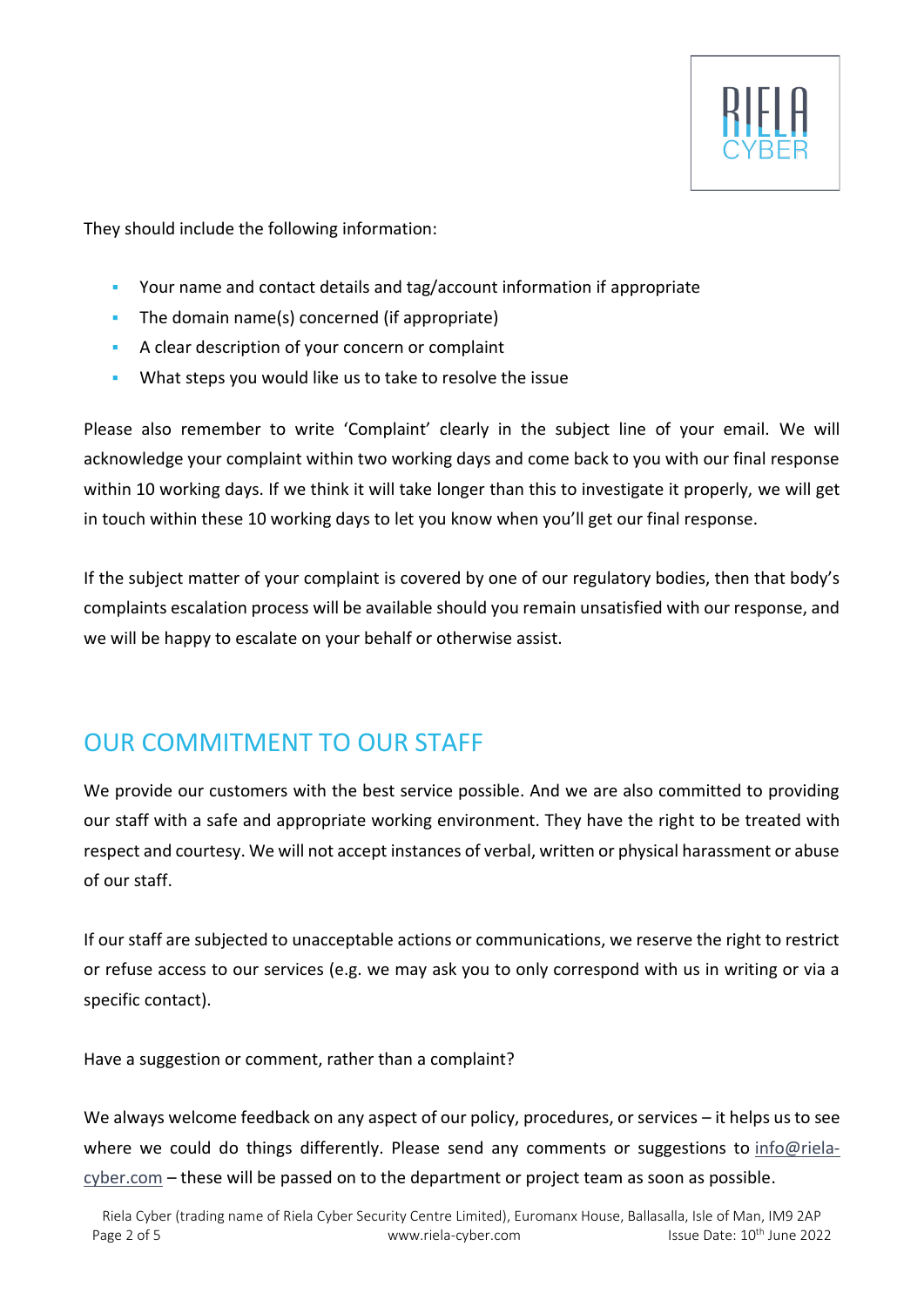

# APPEALS REGARDING MARKING DECISIONS: CYBER ESSENTIALS, CYBER ESSENTIALS PLUS, OR IASME AUDITED ASSESSMENTS

Appeals under this process are restricted to clients who have failed one of the following assessments - Cyber Essentials, Cyber Essentials Plus, IASME Audited Assessment and may have queries about how their answers were marked/validated by their Assessor. Alternatively, Clients may have a query about the decision of the moderator regarding an assessment.

Clients wishing to appeal must do so within 14 days of receiving the CB's assessment decision which is in dispute and are advised to keep copies of all documents relating to the appeal.

#### Definitions

- CB (Certifying Body)
- Client (organisation applying for certification)
- Assessor (assessor employed by Certifying Body)
- Assessment Report (IASME governance assessment report)
- Certification (IASME Governance Standard certificate Gold, Silver, Bronze)

#### Stage 1

In the first instance, the CB staff will attempt to answer these questions directly and to resolve the issues identified. The CB staff will liaise with the client and the Assessor or Moderator to understand the rationale behind any marking and to explain this to the client. In the majority of cases, this will be sufficient to resolve any queries.

#### Stage 2

If the client (or CB) remains dissatisfied, the following escalation process will be observed.

- 1. Details of the issue will be sent to IASME's CEO by email from the CB with the client copied in. Alternatively, the client may write to IASME's CEO directly explaining the issue.
- 2. The appeal will be acknowledged by IASME within 2 working days.
- 3. IASME Complaints & Appeals against marking decisions policy will then be followed.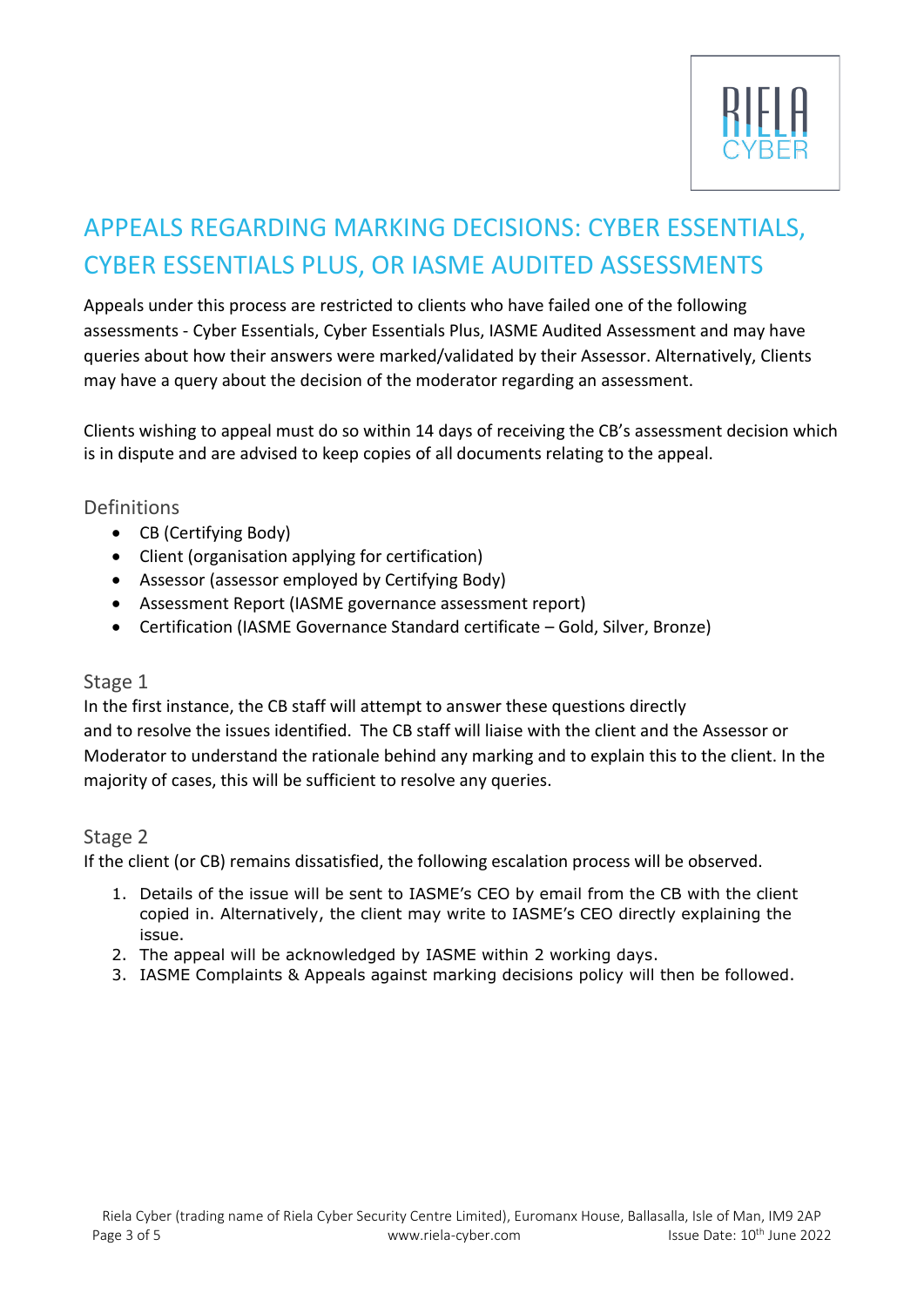

### OBJECTING TO WEBSITE CONTENT

If you are concerned about the content or use of a website, you should follow the four steps below to make your complaint:

**Step 1** – Contact the person or organisation that registered the website

Use a [WHOIS](http://www.nominet.uk/whois/) tool to find the registrant's name and address to complain directly to them.

**Step 2** – Contact the registrant's agent or website host

If you are not happy with the response from the registrant, contact their registrar. The registrar will often be the website host too, or if not, may have alternative means of contacting the registrant.

**Step 3** – What to do if they have concealed their identity

If you think the registrant name and address listed in the WHOIS is not detailed enough, or is wrong, please let us know. If they are a non-trading registrant, they may have opted out of including their address in the WHOIS.

If you're not satisfied with the response you get from the website owner or host, one of the following authorities may be able to help you more (although they may not be able to if the owner or host is based outside the UK):

- [Advertising Standards Authority](http://www.asa.org.uk/)
- **[Citizens Advice Service](http://www.adviceguide.org.uk/)**
- [Consumerline \(N. Ireland\)](http://www.consumerline.org/)
- **·** [Information Commissioner's Office](http://www.ico.org.uk/)
- [Internet Service Providers' Association \(ISPA\)](http://www.ispa.org.uk/)
- [Internet Watch Foundation](http://www.iwf.org.uk/)
- **·** [Trading Standards Institute](http://www.tradingstandards.uk/advice/index.cfm)
- [The Competition and Markets Authority \(CMA\)](http://www.gov.uk/government/organisations/competition-and-markets-authority)